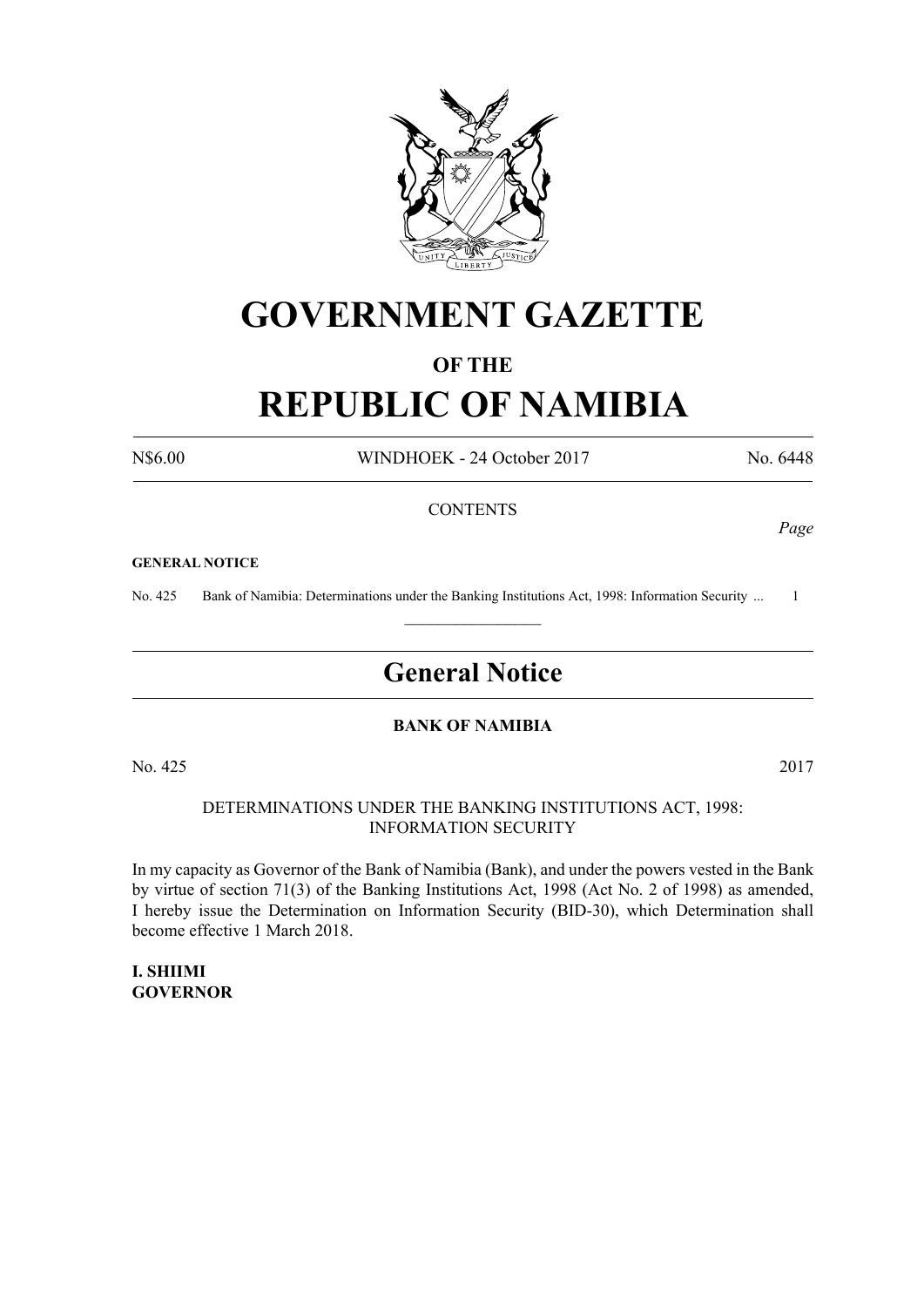# **Determination No. BID-30 INFORMATION SECURITY Arrangement of Paragraphs**

# PART I PRELIMINARY

# **PARAGRAPH**

- 1. Short Title
- 2. Authorisation
- 3. Application
- 4. Definitions

#### PART II STATEMENT OF POLICY

- 5. Purpose
- 6. Scope
- 7. Scope Exclusion
- 8. Responsibility

#### PART III IMPLEMENTATION AND SPECIFIC REQUIREMENTS

- 9. Overview
- 10. Governance Role of the Board and Senior Management
- 11. Information Security Program
- 12. Information Security Policies and Procedures
- 13. Vulnerability Management Program
- 14. Third Party Service Providers / Partnerships
- 15. Protection of Systems and Networks
- 16. Identity and Access Control Management
- 17. Incident Response and Recovery Plan
- 18. Regular Monitoring and Testing

# PART IV FREQUENCY OF REVIEW

# PART V CORRECTIVE MEASURES

## PART VI EFFECTIVE DATE

The effective date of this Determination shall be 1 March 2018.

# **PART I: PRELIMINARY**

- **1. Short Title** Information Security
- **2. Authorisation** Authority for the Bank to issue this Determination is provided in Section 71(3) of the Banking Institutions Act, 1998 (Act).
- **3. Application**  This Determination applies to all banking institutions authorised by the Bank to conduct banking business in Namibia and banking groups to which they belong.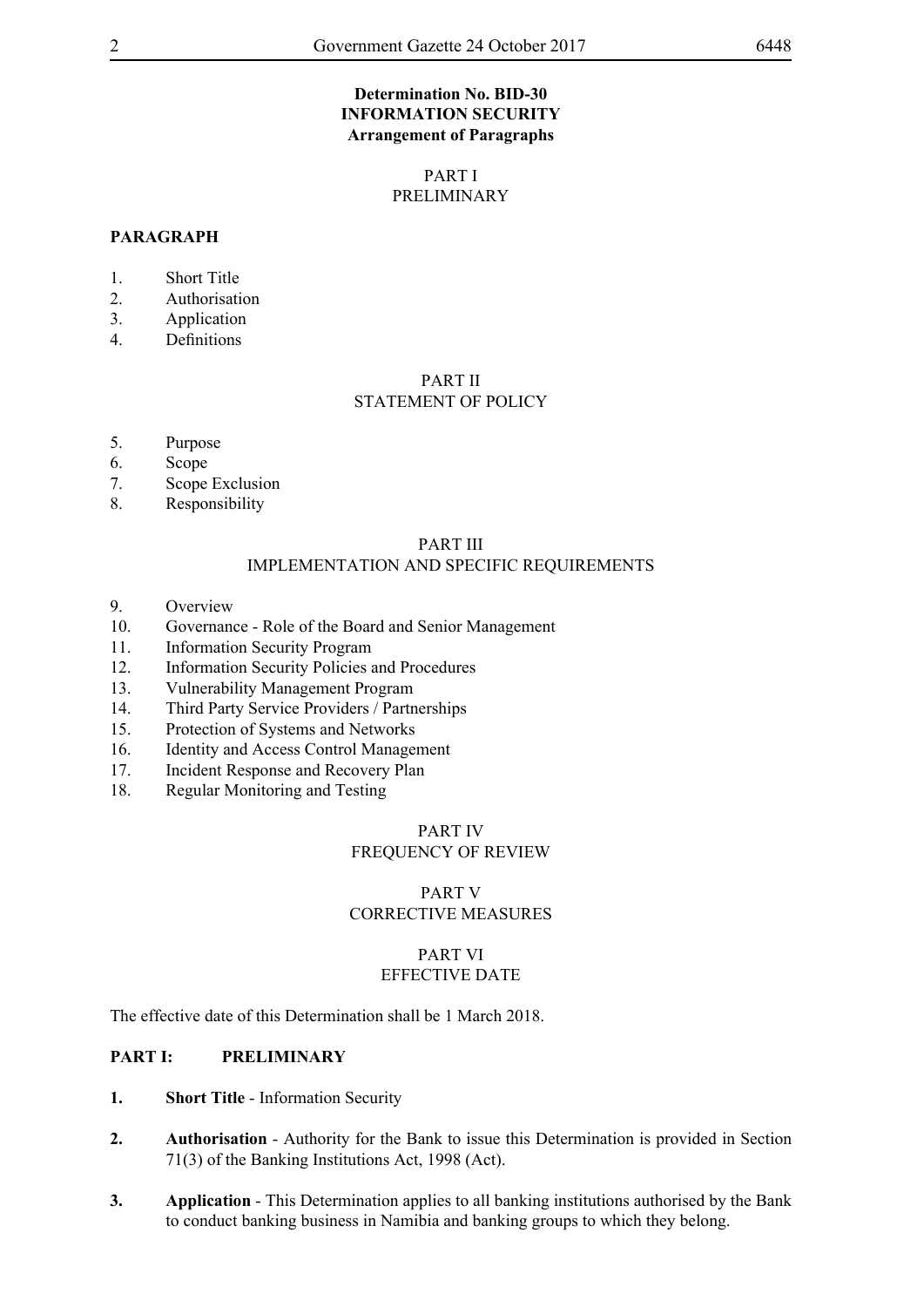- **4. Definitions** Terms used within this Determination are as defined in the Act, as further defined below, or as reasonably implied by contextual usage:
	- **4.1 "Availability"**  ensuring timely and reliable access to and use of information.
	- **4.2 "Bank"**  the Bank of Namibia as referred to in section 4 of the Bank of Namibia Act, 1997;
	- **4.3 "banking institution"** a public company authorised under the Act to conduct banking business. Also referred to as the "bank".
	- **4.4 "Confidentiality"** preserving access or disclosure of sensitive information (including privacy and proprietary information) to unauthorised individuals, entities or processes.
	- **4.5 "Data at rest"**  means data held or stored on some form of storage system.
	- **4.6 "Data in transit or motion"** means data being transferred over some form of communication link.
	- **4.7 "Data in use"** means data that is being accessed or used by a system at a point in time.
	- **4.8 "Firewall"**  is a system or combination of systems that enforces a boundary between two or more networks typically forming a barrier between a secure and an open environment such as the Internet;
	- **4.9 "Information"**  knowledge or facts essential to an institution. It can exist in many forms i.e. printed or written in paper, stored electronically, transmitted by post or electronically, shown on films, or spoken in conversation;
	- **4.10 "Information security"** controls that seek to maintain and protect confidentiality, integrity and availability of information;
	- **4.11 "Integrity"**  guarding against improper information modification or destruction, and includes ensuring non repudiation of information and authenticity;
	- **4.12 "Malware"**  a collective term used to describe a variety of malicious programs (including viruses, worms, Trojan horses, ransomware, spyware, adware, shareware etc.) designed to spread and replicate from computer to computer through communications links or through sharing of electronic files to interfere with or damage computer operation.
	- **4.13 "Material activities"** means activities of such importance that have a significant impact on the banking institution's business operations or its ability to manage risks effectively should such activities be disrupted;
	- **4.14 "Need to know basis"** the restriction of sensitive data using a tight security method in which information is only given to those who need it, to do a particular task;
	- **4.15 "Outsourcing arrangement"** means a written, legally binding agreement between a banking institution and a service provider, whereby a service provider performs a business activity, function and/or process that could ordinarily be undertaken by the banking institution itself;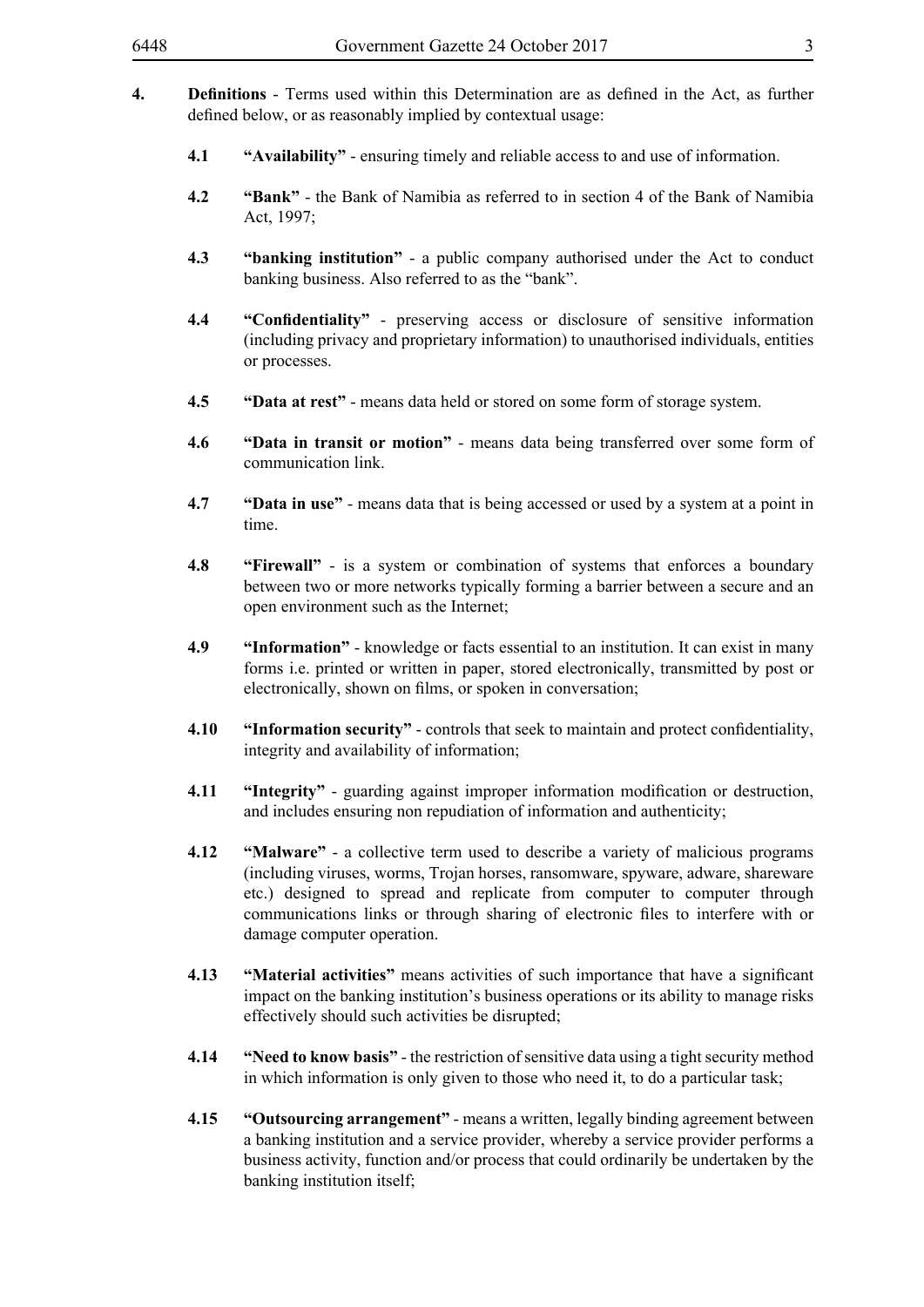- **4.16 "Penetration testing"**  the practice of testing a computer system, network or web application for security weaknesses or vulnerabilities that might potentially be exploited;
- **4.17 "Security incident"** An event or series of events that indicate a compromise of the confidentiality, integrity or availability of an organisation's system or data;
- **4.18 "Vulnerability assessments"** the process of identifying, quantifying, and prioritizing (or ranking) the vulnerabilities in a system;

# **PART II: STATEMENT OF POLICY**

- **5. Purpose** This Determination is intended to ensure that banking institutions put in place a robust information security program that will ensure that the business impact from the occurrence of operational information security vulnerabilities or security incidents are kept at a minimal or within the banking institution risk appetite levels.
- **6. Scope** This Determination applies to all banking institutions authorised and operating in Namibia.
- **7. Scope exclusions** None
- **8. Responsibility** The Board of Directors of each banking institution shall be responsible to ensure that an information security policy and program is established and implemented to comply with the requirements in this Determination. The policy, program, the overall institution's strategy and objectives, as well as the risk appetite of the institution should be aligned with the principles contained herein.

#### **PART III: IMPLEMENTATION AND SPECIFIC REQUIREMENTS**

# **9. Overview**

Information is a key resource for all enterprises and from the time information is created to the moment it is destroyed, technology plays a significant role. Given the increasing trend of data breaches from a global perspective and the escalation of security incidents such as cyber attacks, there is an increasing need for the banking institution to improve and maintain proactive security programmes to protect information against unauthorised access, disclosure, inadvertent modifications as well as to ensure that services are continuously available to internal and external stakeholders.

Consequences of failure to protect information include financial and reputational risk amongst other risks. Equally, there are significant operational and financial costs related to containing, investigating, and remediating security breaches, which can impact the banking institution that has suffered a breach.

Effective management of information security risks can be implemented through a variety of technologies or internal control systems appropriate to the types of services offered, which could potentially change over time. The general principle is that the banking institution is expected to implement information security arrangements that are "fit for purpose" (i.e. appropriate to the risk management systems of the banking institution, without compromising the minimum laid down principles prescribed in this Determination).

Other than the requirements provided in this Determination, the Bank does not prescribe specific information security standards to be used by the banking institution. The banking institution should take into account relevant industry information security standards and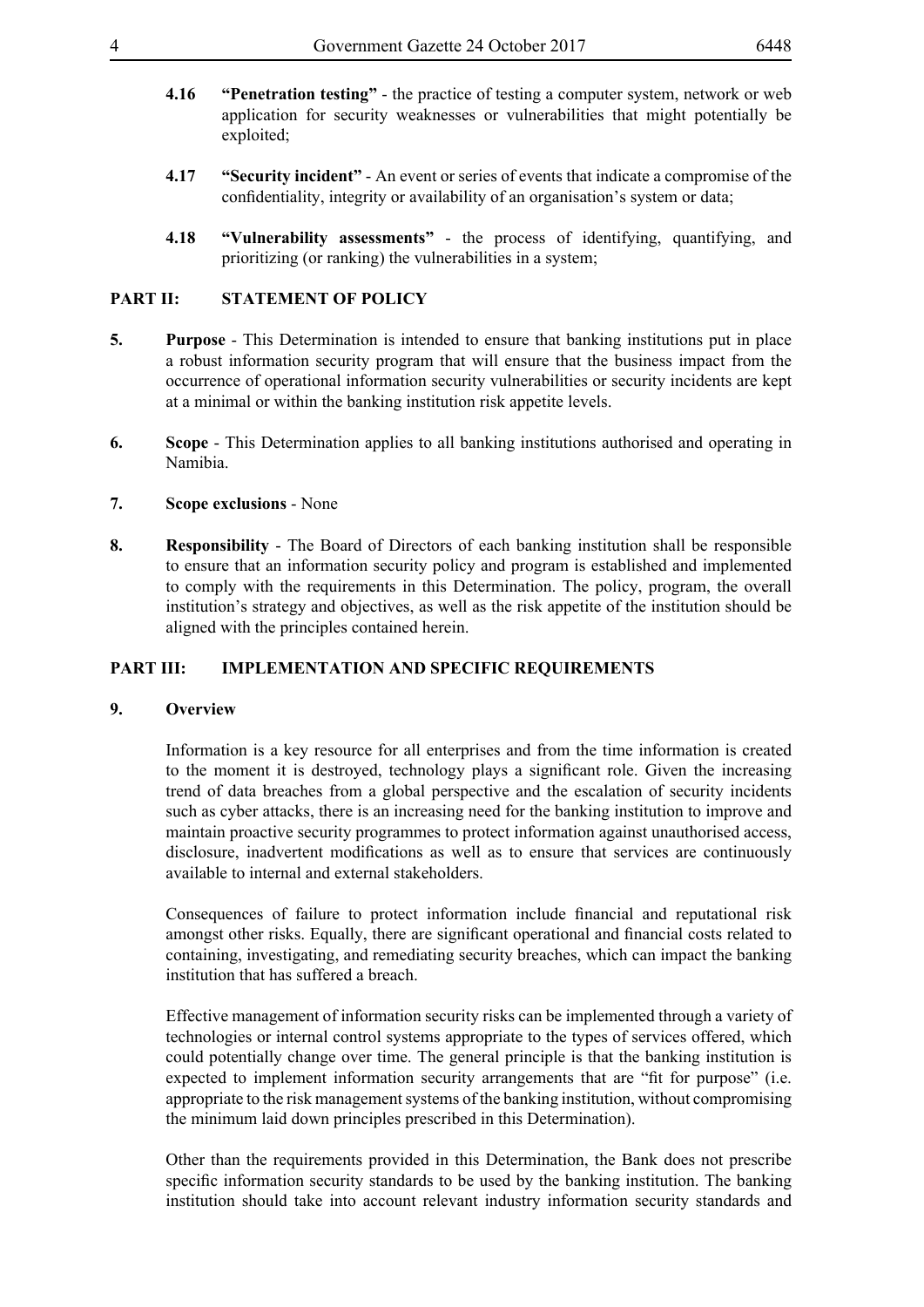sound international best practices  $\frac{1}{1}$  as appropriate. The banking institution should keep up with the most current information and information security issues and use this information to regularly update their information security program.

# **10. Governance - Role of the Board and Senior Management**

- 10.1 The banking institution should establish, implement, and maintain an information security policy. The policy should be in accordance with business requirements, relevant laws and regulations and approved by the board.
- 10.2 The banking institution should establish, implement, maintain and continually improve an information security program. The board or board appointed committee should approve the information security program.
- 10.3 The board should ensure that the information security program is aligned with the banking institution's strategic direction and integrated in the institution's processes.
- 10.4 The board may appoint a committee to assist with its IT governance and may delegate implementation of the principles to management.
- 10.5 The banking Institution should implement a formal security awareness as part of the program to make all employees and relevant external parties aware of the information security policy, their contribution towards the effectiveness of the information security program and the implications of non-conformance.
- 10.6 The Board should be regularly appraised of the banking institution's information security risk profile to ensure that it remains consistent with the banking institution's risk tolerance as well as the banking institution's overall business objectives.
- 10.7 Senior management should closely oversee the institution's implementation of its information security policy, procedures and controls that support it.

#### **11. Information Security Program**

- 11.1 The banking institution should establish a documented information security program to clearly articulate how it plans to effectively identify the information security risks that it faces, determine its information security objectives and risk tolerance, and mitigate and manage its information security risks to support its objectives.
- 11.2 The banking institution's information security program should be consistent with its enterprise risk management framework or a similar framework which addresses enterprise wide risk. Such consistency is important and recognises that an institution's information security program is likely to overlap with the policies, procedures and controls that it has established to manage other areas of risks. (For example, information security risk should also be a consideration in the banking institution's IT policy to limit access to critical Information and Communication Technology infrastructure) and its human resource policies (i.e. to manage "insider" threats).

#### **12. Information Security Policies and Procedures**

12.1 The banking institution should establish and maintain an information security policy as referred to in paragraph 10.1.

<sup>1</sup> Examples of industry information security standards and sound practices include: ISO, ISF, NIST, COBIT-5, PCI-DSS standards.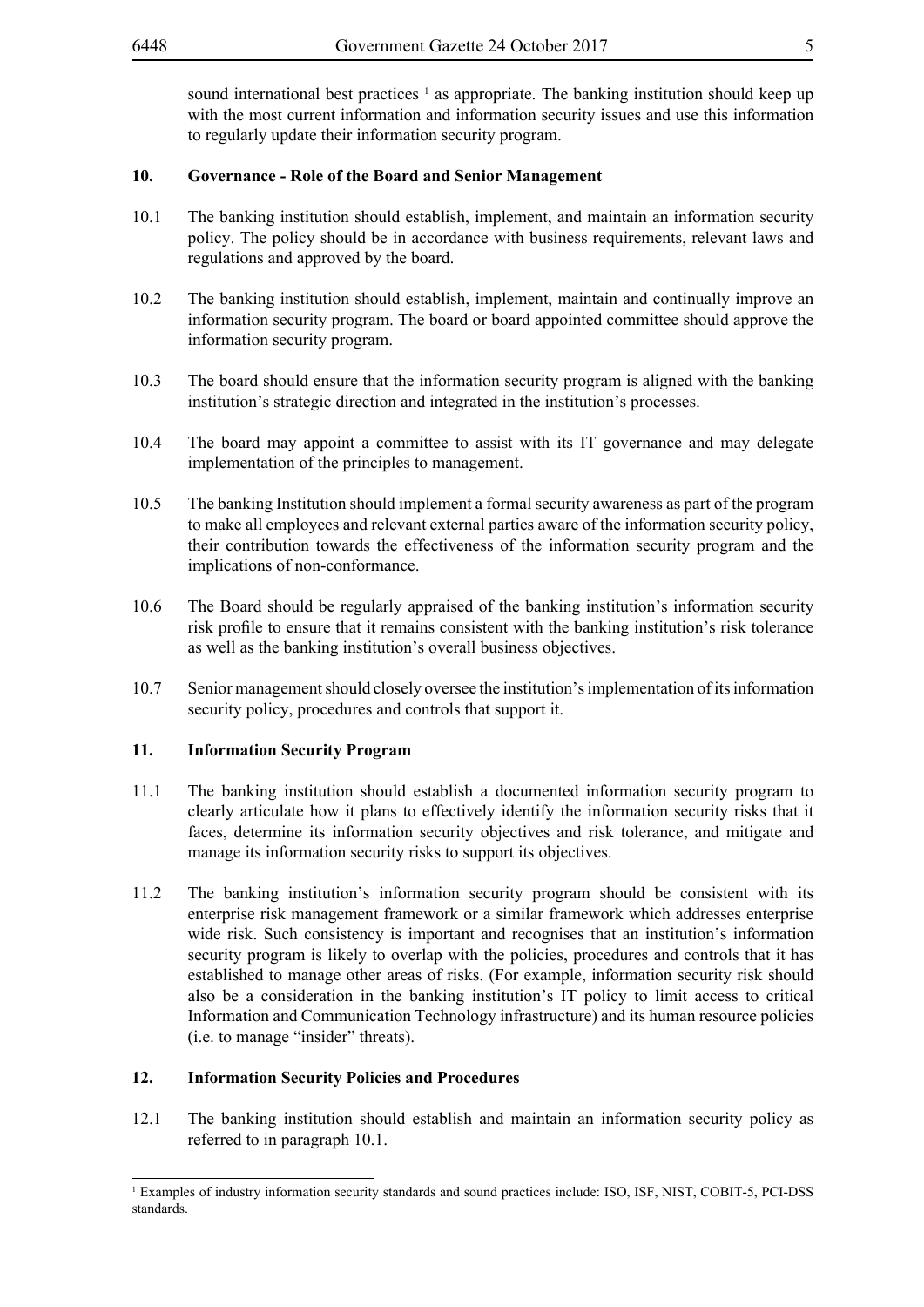- 12.2 The banking institution should extend their information security practices to third parties through Service Level Agreements (SLAs) i.e. the banking institution should ensure that information security controls are considered and enforced by third parties.
- 12.3 The banking institution should ensure that information security operational procedures for protecting information are documented and implemented.
- 12.4 The banking institution should establish documentation and business justification for the use of all services, protocols, including documentation for security features implemented for those protocols which are considered to be insecure.

# **13. Vulnerability Management Program**

- 13.1 The banking institution should perform vulnerability scans of business applications, systems, equipment, and network devices to help identify known technical vulnerabilities, to determine the extent to which the banking institution is exposed to threats (e.g. checking whether powerful system utilities/commands have been disabled or weak passwords are being used), to prioritize the remediation of vulnerabilities and to provide a high-level view of vulnerabilities across the organization's technical infrastructure.
- 13.2 The banking institution's vulnerability scans should be performed using automated vulnerability scanning software or a commercial vulnerability scanning service and restricted to a limited number of authorised individuals (e.g. using a dedicated account that is only used for vulnerability scanning). Technical vulnerabilities should be remediated by using a patch management process or as per the institution's vulnerability management practices.
- 13.3 The banking institution should run internal and external network vulnerability scans on a periodic basis or after any significant changes in the network (i.e. new components to critical systems, upgrades, firewall modifications etc.)
- 13.4 The banking institution should Identify and document internal and external vulnerabilities. The likelihood of an occurrence, potential business impact and applicable risk responses should be identified and documented.

# **14. Third Party Service Providers / Partnerships**

14.1 Agreements for all material outsourcing arrangements and critical IT service providers should include the provision for safeguarding the banking institution's information. Material outsourcing arrangement should follow the principles set out in the Determination on Outsourcing of Certain Activities or Functions of Banking Institutions (BID-26).

#### **15. Protection of Systems and Networks**

- 15.1 The banking institution should install and maintain an intrusion detection system (IDS) and an intrusion prevention system (IPS) configuration to automatically detect and block unauthorised network access including wired, wireless and remote access.
- 15.2 The banking institution should install perimeter firewalls between all shared and/or public networks and the internally managed data environment to control access.
- 15.3 The banking institution should use appropriate encryption (e.g. end-to-end encryption) and authentication measures on a risk based basis to safeguard data during transmission across open and public networks as per the institution's classification scheme on criticality and sensitivity of information.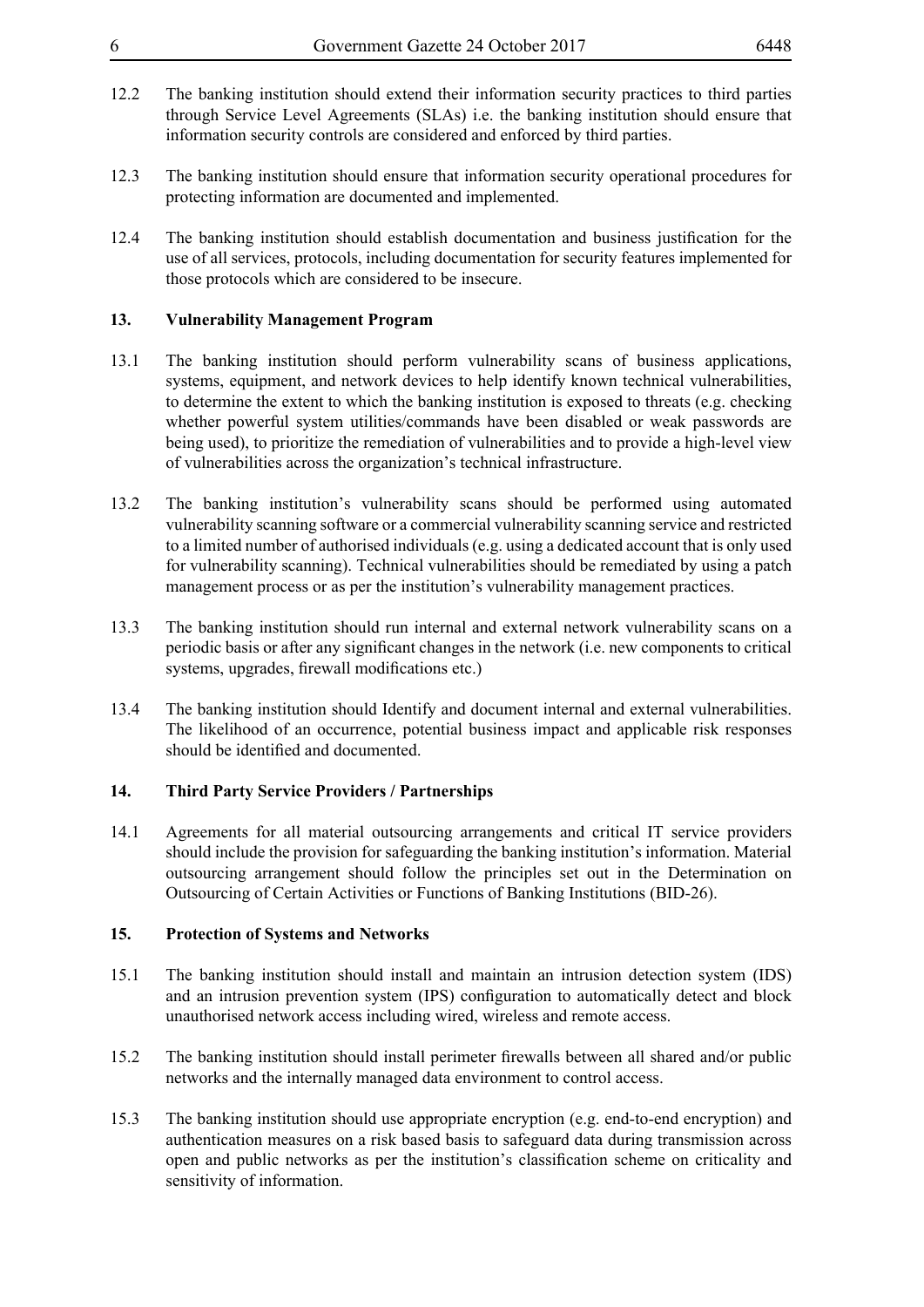- 
- 15.4 The banking institution should protect all systems against malware, filter incoming traffic such as emails and downloads, and regularly update anti-virus software or programs. The banking institution should implement and maintain preventative, detective, and corrective measures (i.e. especially up-to-date security patches and virus control measures) across the enterprise to protect data from malware (e.g. viruses, spyware, spam and cyber attacks).
- 15.5 The banking institution should have logging mechanisms and have the ability to track user activities that are critical in preventing, detecting, or minimising the impact of a data compromise. Key information relating to system/network monitoring should be retained long enough to meet legal/regulatory requirements. The banking institution should retain an audit trail history of at least three (3) months, immediately available for analysis (for example, online, archived to portable storage media and or restorable from backup).

#### **16. Identity and Access Control Management**

- 16.1 The banking institution should establish capabilities to continuously monitor the network, physical environment and employees to detect anomalous activities and events.
- 16.2 The banking institution should establish adequate controls over systems by strictly limiting and closely supervising staff with elevated system access entitlements. Controls such as roles-based access, logging and reviewing of the systems activities of privileged users regularly, strong authentication, and monitoring for anomalies should be implemented.
- 16.3 The banking institution should implement appropriate measures to protect data at rest, data in motion and data in use, as per the criticality and sensitivity of the information. This should include, but not be restricted to, appropriate encryption and authentication measures (e.g. multifactor authentication).
- 16.4 Physical and logical access to systems should be permitted only for individuals who are authorised, and authorization should be limited to individuals who are appropriately trained and monitored. Access to data should be dealt with absolute security and confidentiality. The Banking institution should ensure that such access is restricted only to those with a legitimate business requirement and according to job responsibilities.
- 16.5 The institution should put controls in place to manage all mobile devices connected to the institution's network in accordance with the relevant security standard.

#### **17. Incident Response and Recovery Plan**

- 17.1 The banking institution is required to report all material information security related incidents to the Bank immediately as and when it happens. The banking institution should also communicate with internal and external parties to ensure coordinated response to incidents as well as determine the type of information to be reported and when.
- 17.2 Should security of the banking institution be breached in any way, the banking institution should perform a thorough investigation to determine its nature and extent as well as the damage inflicted. While the investigation is on going, the banking institution should also take immediate actions to contain the situation to prevent further damage and commence recovery efforts to restore operations based on their response planning.
- 17.3 The banking institution should be able to resume critical operations rapidly and should design and test its systems and processes to enable the safe resumption of critical operations.
- 17.4 The banking institution should execute recovery processes and procedures to control the scope of the incident and restore affected data. Expansion of the event should be prevented by addressing its cause and eliminate any malware or remediate any security vulnerabilities.